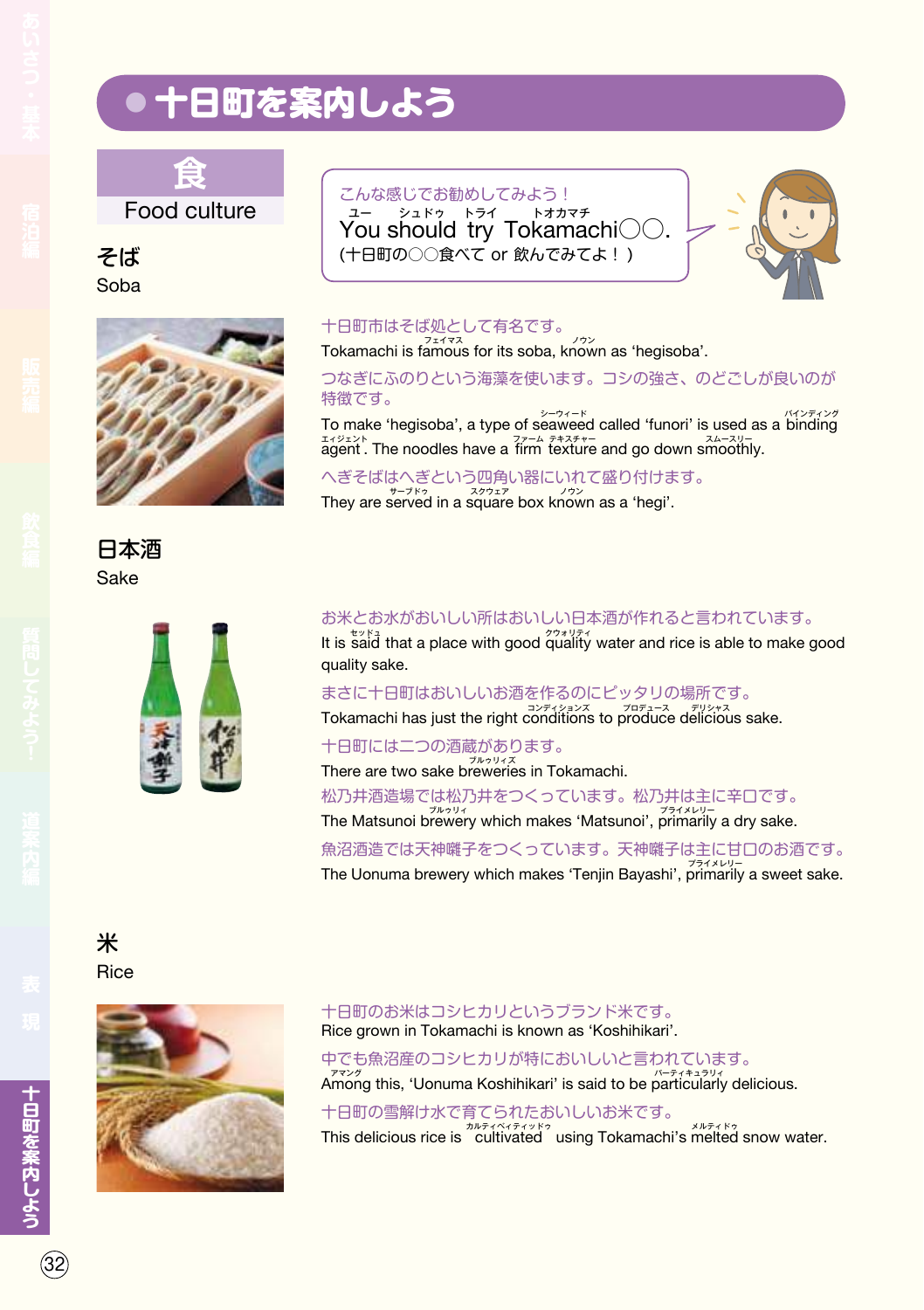

## 美人林 -Bijinbayashibeech trees



### こんな感じでお勧めしてみよう!

 $\frac{1}{10}$   $\frac{1}{10}$   $\frac{1}{20}$   $\frac{1}{20}$   $\frac{1}{20}$   $\frac{1}{20}$   $\frac{1}{20}$   $\frac{1}{20}$   $\frac{1}{20}$   $\frac{1}{20}$   $\frac{1}{20}$   $\frac{1}{20}$   $\frac{1}{20}$   $\frac{1}{20}$   $\frac{1}{20}$   $\frac{1}{20}$   $\frac{1}{20}$   $\frac{1}{20}$   $\frac{1}{20}$   $\frac{1}{20}$  イフ ユー ハウ タイム ユー シュドゥ チェック アウト (時間があれば○○に行ってみてください。)



#### 松之山にあるブナ林で、すらりとした立ち姿が 美しいことから「美人林」と呼ばれています。

The beech trees of the 'Bijinbayashi' forest in Matsunoyama are tall and slender, they are said to resemble the  $\frac{74427-7}{190}$  of beautiful women.

季節によっていろいろな姿をみせてくれます。

The appearance of the forest changes with each season.

野鳥の種類も多く、バードウォッチングにも最適です。 There are many wild birds so it is a great spot for birdwatching.

### 美人林の近くには「森の学校キョロロ」という里山科学館もあり、展示物 を鑑賞したり、自然体験イベントにも参加できます。

Near the forest is the Echigo-Matsunoyama Museum of Natural Science Kyororo, a museum which researches the local natural environment. Here you can see exhibitions and take part in nature-experience events.

### 清津峡 -Kiyotsukyo-Gorge



# 信濃川の支流の清津川が形成した日本三大峡谷です。

The Kiyotsu Gorge, shaped by the Kiyotsu River (an estuary of the Shinano River), is one of Japan's 3 most beautiful gorges.

#### 全長750mの歩道トンネルで、4 ヶ所の見晴所から渓谷美を安全に観賞で きます。

You can safely view the gorge from 4 viewing points inside a 750m long foot tターネル unnel.

#### トンネル内には清津峡の成り立ちや四季の姿をパネルやビデオで紹介して います。

**Inside the tunnel are videos and information panels showing the origin and** s シーゾナル easonal changes of the gorge.

### **棚田 -Tanada-**Terraced Rice Fields



#### 棚田とは山間の斜面に作られた田んぼの事です。

Tanada 't テレストゥ erraced rice fi フィールズ elds' are rice fields that have been c カーブドゥ urved, like steps, into the Slopes of a mountain or valley.

松代の星峠・蒲生・儀明にある3つの棚田が有名です。

Matsudai's 'Hoshitouge', 'Kamou' and 'Gimyou' are particularly famous.

星峠と蒲生は朝景、儀明は夕景がベストショットです。

Hoshitouge' and 'Kamou' have great morning scenery, whilst 'Gimyou' is most beautiful in the evening.

「日本の里100選」に選ばれました。 They have been included in a list of Japan's 100 'satoyama' villages.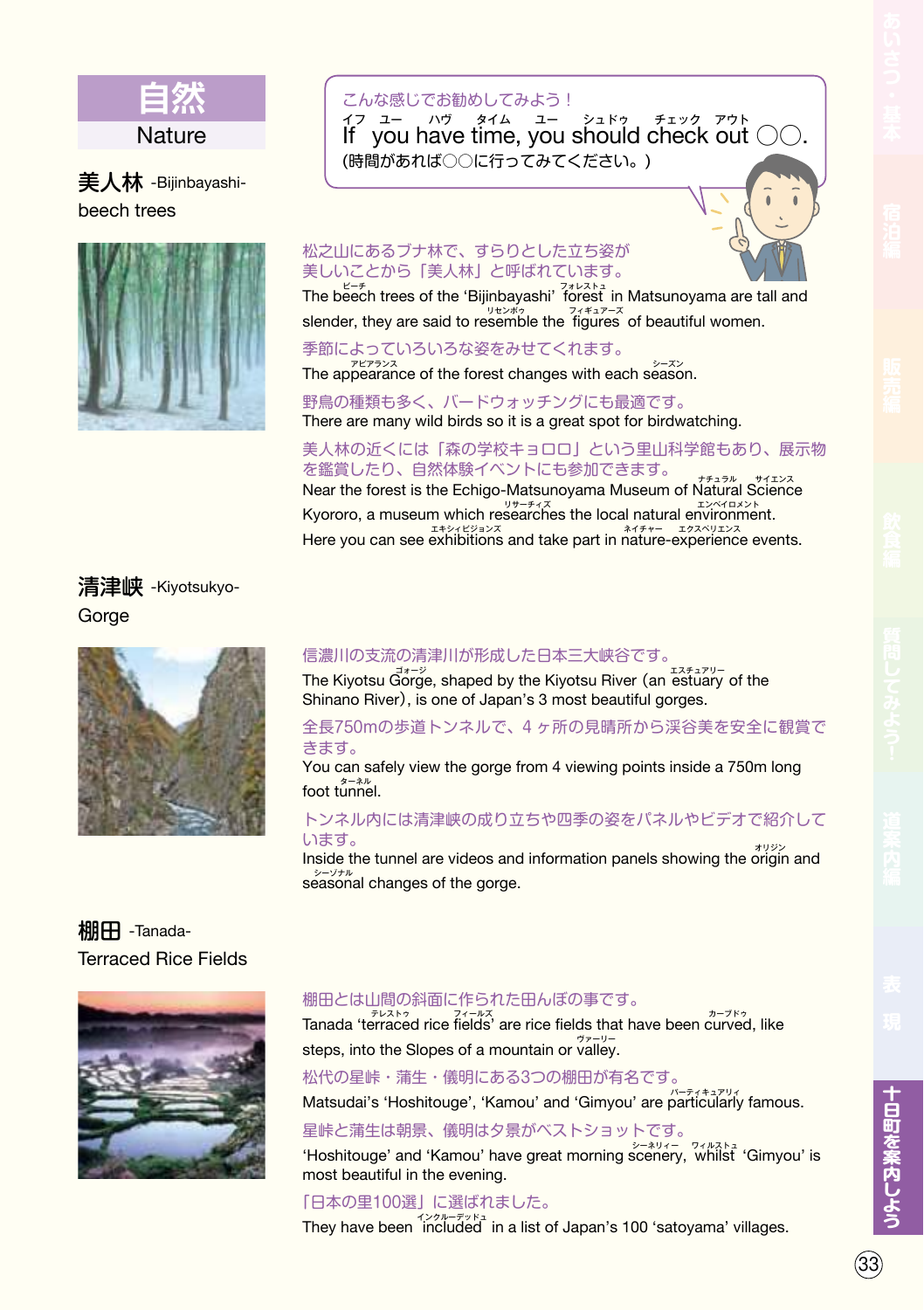

### こんな感じでお勧めしてみよう!

ドュー ュー<br>**Do you know○○?**(○○知ってる?) ドュー ノゥ 越後妻有里山 │ ○○ is good for sightseeing.(観光するなら○○だよ。) イズ グッドュ フォー サイトシィーイング

現代美術館「キナーレ]

Echigo-Tsumari Satoyama Museum of Contemporary Art, Kinare



# 道の駅クロステン

Cross-ten



### 3年に1度開催される大地の芸術祭の拠点になるところで たくさんのアート作品を見ることができます。

Kinare is the center point of the Echigo-Tsumari Art Triennale, you can see many artworks here.

日本を代表する建築家・原広司氏 により設計されたもので、建物そのもの もアート作品となっています。

It was designed by world-renowned Japanese architect Hiroshi Hara and the building itself is a work of art.

一階には日帰り温泉施設「明石の湯」も併設されています。 © Osamu Nakamura There is the 'Akashi no yu' onsen on the first floor.

#### キナーレの隣にあるクロステンではお土産販売、和装工芸館、地場産品の 展示、食事喫茶店があります。

Cross-ten is located next to Kinare and houses a souvenir shop, a kimono gallery, an exhibition of local products, and a restaurant and café.

 $34)$ 

### またギネスに認定された大きなつるし雛も見ることができます。

There is also a hanging hina-doll ornament registered in the Guinness World Records.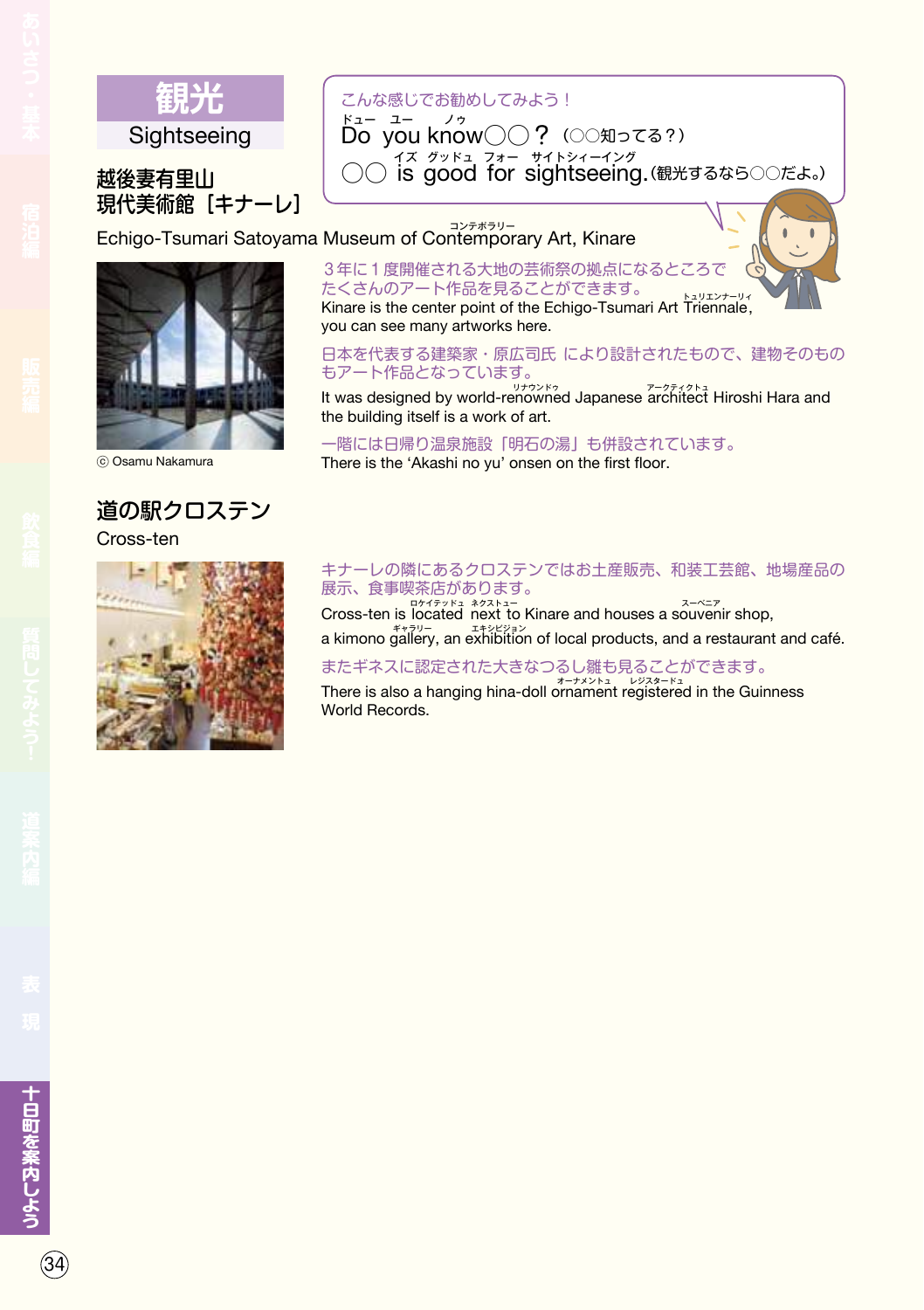

### 温泉 Onsen



### こんな感じでお勧めしてみよう!

 $\frac{1}{2}$ <br>Did you know that Tokamachi is famous for  $\bigcirc$  ? (十日町は○○で有名だって知ってましたか? )

#### 十日町市にはたくさんの温泉があります。 There are many onsen in Tokamachi.

温泉によって泉質が違うのでいろんな種類の温泉を楽しめます

You can enjoy many onsen with different water properties.

中でも松之山温泉は薬効の強さから日本三大薬湯にも数えられています。

Among them, the onsen water in Matsunoyama is said to have strong  $\frac{1}{27}$ <br>
medicinal properties and is 'included' in Japan's 'big 3 medicinal onsen'.

全国各地から多くの観光客が訪れています。 Many tourists from all over the country come to visit.

### 火焔型土器

#### Kaen-gata earthenware vessels



十日町市博物館所蔵

### きもの Kimono



### 十日町市笹山地区では約5,000年前に造られた火焔型土器が多く出土しま した。

These vヴィッセルズ essels are around 5000 years old and were eエクスカベィティッドュ xcavated in the Sasayama area of Tokamachi.

### 大きく立ち上がる 把手(とって)が、燃え盛る炎のように見えることから 命名されました 。

They were named after their large handles which look like burning flames.

### 十日町市博物館で国宝に指定された火焔型土器をみることができます。

They have been named a national treasure, end you can see them at the Tokamachi City Museum.

### 十日町市は京都に次ぐ着物総合産地として知られています。

Tokamachi is cコンシィタードゥ onsidered second only to Kyoto when it comes to kimono production.

### 明石ちぢみと十日町絣は伝統的工芸品に指定されています。

*himi'* and 'Tokamachi-gasuri' are both designated as traditional<br>'Akashi-chijimi' and 'Tokamachi-gasuri' are both designated as traditional <sup>クラフトュ</sup><br><mark>crafts.</mark>

#### 毎年5月3日はきものまつりがあります。

There is a kimono festival every year on the  $3<sup>rd</sup>$  May.

#### 明石ちぢみ



'Akashi-chijimi'



十日町絣

'Tokamachi-gasuri'

 $\sim$  35  $\sim$  35  $\sim$  35  $\sim$  35  $\sim$  35  $\sim$  35  $\sim$  35  $\sim$  35  $\sim$  35  $\sim$  35  $\sim$  35  $\sim$  35  $\sim$  35  $\sim$  35  $\sim$  35  $\sim$  35  $\sim$  35  $\sim$  35  $\sim$  35  $\sim$  35  $\sim$  35  $\sim$  35  $\sim$  35  $\sim$  35  $\sim$  35  $\sim$  35  $\sim$  35  $\sim$